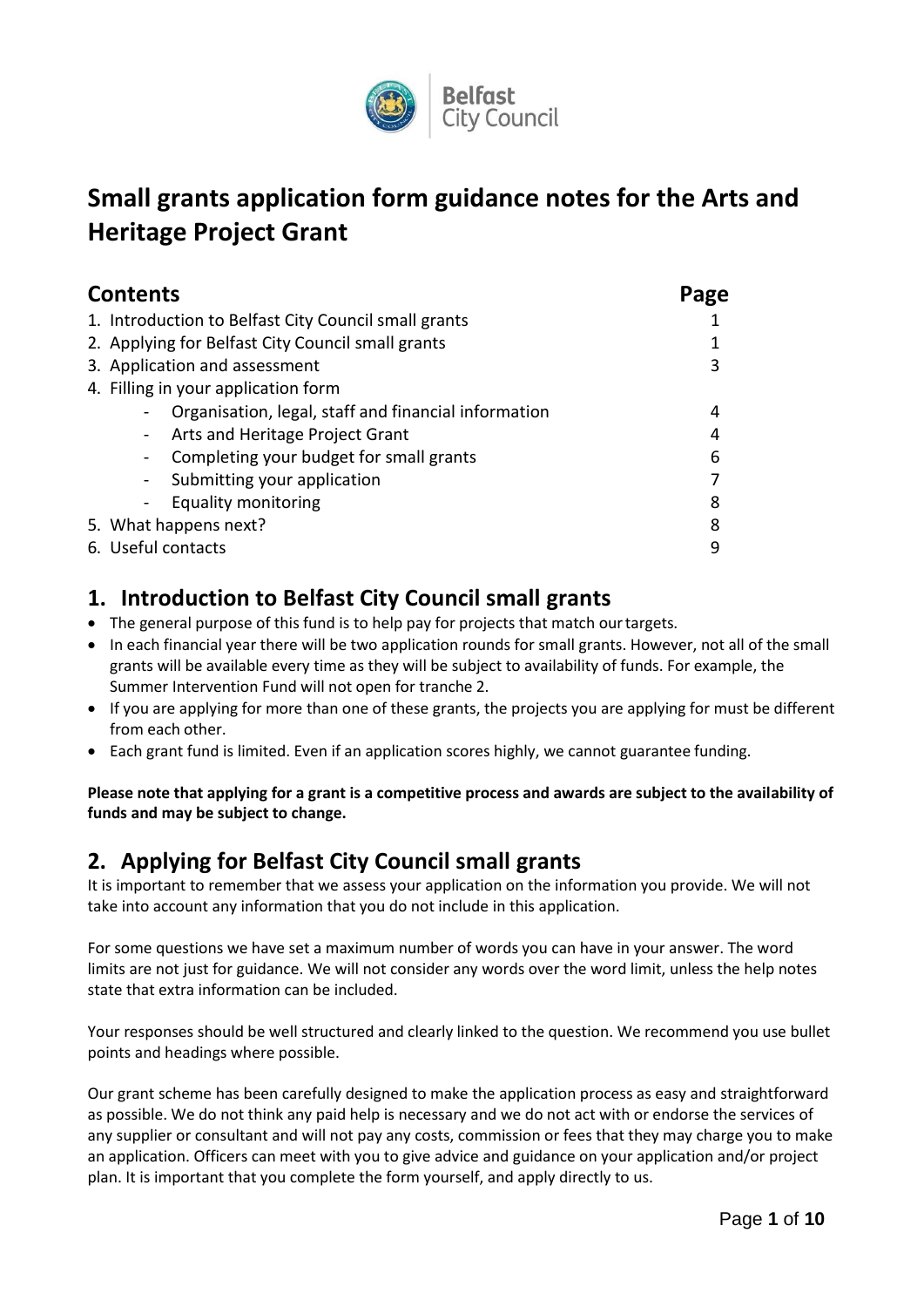Please do not try to influence the decision by lobbying Belfast City Council, directly or indirectly.

The following list is basic eligibility criteria that your organisation must meet to be able to apply for any of these small grants. If your organisation does not meet the eligibility criteria, we will not consider your application for funding.

#### **We do not fund the following.**

- Organisations that are:
	- $\circ$  not formally constituted, in other words, they do not have a constitution or memorandum and articles of association;
	- $\circ$  not operating on a not-for-profit basis (taken from the constitution or memorandum and articles of association) as we cannot support commercial projects or projects that could be carried out commercially. If, in the reasonable opinion of the Council, the Organisation applying for funding is a de facto commercial Organisation, whatever the legal make-up of the Organisation, then the Council shall not fund that Organisation. The decision of the Council shall be final in thisregard;
	- $\circ$  able to share out profits (taken from the constitution or memorandum and articles of association);
	- $\circ$  not prepared to share learning from their project with us and other relevant groups;
	- o Local authorities or public-sector organisations;
	- $\circ$  Schools, except where there is a clear need demonstrated that the project being funded will serve the community and this need is not being met by another organisation. Please contact us before applying for funding if you fall into this category and please note schools are not eligible for any community development grants;
- Individuals, unless they have been nominated by an appropriate organisation for either Support for Sporting Individuals Grant or a bursary for Good Relations practitioners to attend a conference through the Good Relations Grant.
- Projects that:
	- o have no significant benefit to the Belfast City Council area;
	- o provide no potential benefit to the public, either in the short or long term;
	- o could be carried out on a commercial basis;
	- $\circ$  have already taken place or are already under way at the time of the assessment;
	- $\circ$  duplicate what already exists;
	- o are charity or fundraising events or activities;
	- o are of a party political nature;
	- o promote a particular religion; or
	- o are against Belfast City Council policy. For example, we do not allow balloon or Chinese lantern releases as they are against our environmental policy.

Applications that are not complete or do not provide a detailed project budget are also not eligible.

We are unlikely to fund an organisation that is in poor financial health or cannot show effective financial control.

Individuals involved in the delivery of the project, that is, staff, volunteers or board members of the applicant organisation, cannot benefit personally from the award of this grant. This means that they cannot be paid for the provision of goods or services from the grant.

It is also unlikely that you will receive funding if you have previously received a grant from us that was not managed satisfactorily or was not completed. This includes if you did not send us the monitoring and evaluation forms within the agreed timescales or if you did not seek approval for changes to your project. As well as the above, your project or organisation must also meet the specific eligibility for any of the small grants applied for.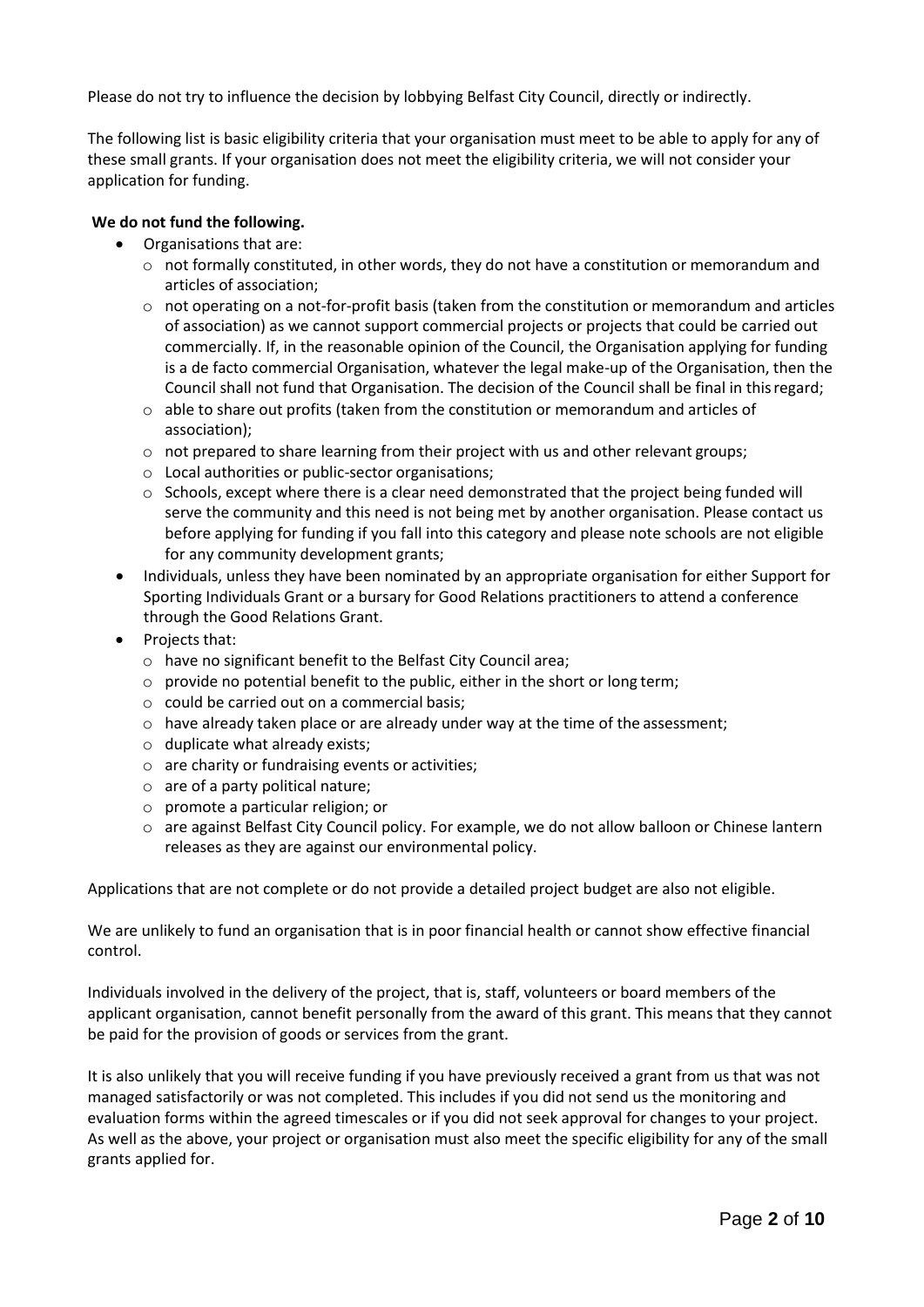If you are not sure whether your organisation and project meets the eligibility criteria, or you need more guidance on the application form, please contact one of our grants officers. You can find contact details at the end of these guidance notes.

## <span id="page-2-0"></span>**3. Application and assessment**

### **Application process**

The dates for the current round of funding are shown below.

| <b>Applications</b><br>open | <b>Closing date</b>                  | Notice to applicants with<br>our decision | Proposed<br>activity begins | <b>Proposed Activity ends</b> |
|-----------------------------|--------------------------------------|-------------------------------------------|-----------------------------|-------------------------------|
| 21<br>October<br>2019       | 12 noon Friday<br>10 January<br>2020 | <b>March 2020</b>                         | 1 April 2020                | 31 March 2021                 |

Projects **must** occur between 1 April 2020 and 31 March 2021, any activity outside these timescales will not be eligible for funding.

We will not accept applications we receive after the closing date and time.

You must use the correct form, which can be completed at [www.belfastcity.gov.uk/funding](http://www.belfastcity.gov.uk/funding) . We are committed to making sure that our services are available to all sections of the community. We will consider providing this form and the application form in other formats if you ask, if this is practical.

### **Assessment process**

- 1. We will log all applications when we receive them.
- 2. We will check your application to make sure it meets the eligibility criteria (both the basic grant criteria and specific criteria of the grant). If we find that there is information missing at this point, we will contact you and give you five days to send it to us. If you fail to send the missing information to us in this period, or if the application fails to meet other eligibility criteria, your application will fail at this stage and not go forward for further assessment.
- 3. We will forward eligible applications to the relevant unit for scoring against the specific criteria of the grant applied for.
- 4. Based on the confirmed scores, we may make an offer of funding.

## <span id="page-2-1"></span>**4. Filling in your application form**

All organisations must complete sections Organisation, Legal, Staff and Financial and the relevant form for the grant or grants they are applying for. If an organisation is applying for multiple grants, these sections should only be completed once, along with the 'Submit application' section and an Equality section for each grant you are applying for.

If you have any problems filling in your application please call the Central Grants Unit on 90 918 748.

### **Organisation, Legal, Staff and Financial**

This section gathers information about how your organisation is set up and managed. It asks for financial information and about procedures your organisation uses to manage money on a day-to-day basis. We will not consider an application made by one organisation on behalf of another.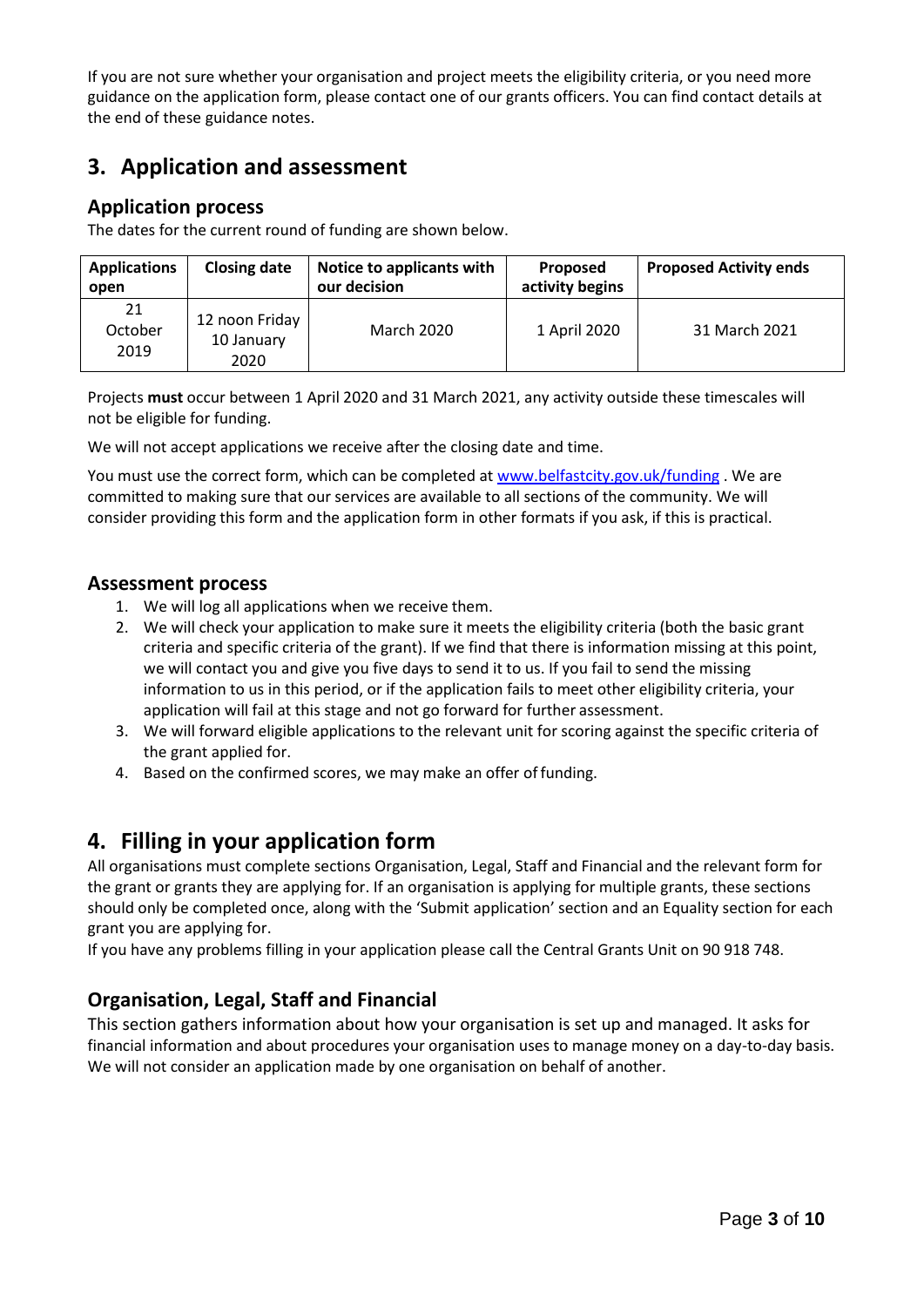## <span id="page-3-0"></span>**Arts and Heritage Project Grant**

The Arts and Heritage Project grant is very competitive. We would encourage you to meet with a member of the Tourism, Culture, Arts and Heritage team before you make your application. Our contact details are at the end of these guidance notes.

### **Funding limits**

Maximum award: £10,000 for each organisation in each financial year.

Tranche 2 of this fund will open again in summer 2020 for projects taking place between 1 October 2020 and 31 March 2021 (subject to the availability of funding).

#### **Purpose of the grant**

The Arts and Heritage Project Grant will support one-off arts and heritage projects that are innovative – that is, new or unique to Belfast – or organisational development, or both.

The proposed project must contribute to two of the A City Imagining themes:

A City Imagining is Belfast's new cultural strategy. It sets out our priorities under four themes:

- **A City Belonging** is about active citizenship, supporting all our citizens to be active agents of change and cocreators of cultural activity
- **A City Challenging** is about creative placemaking that strengthens our residents' connection to the city they call home.
- **A City Creating** is about new ways of working, helping organisations and cultural practitioners develop, innovate or experiment.
- **A City Exploring** is about looking outward and connecting Belfast to the rest of the world.

You can get a copy of A City Imagining from our website, [www.belfastcity.gov.uk/culturalstrategy,](http://www.belfastcity.gov.uk/culturalstrategy) or by contacting the Tourism, Culture and Arts Unit. You can find our contact details at the end of these guidance notes.

### **Arts and Heritage Project Grant – specific conditions for eligibility**

You must meet the basic eligibility (as shown on page 2) and the following criteria to apply for the Arts and Heritage Project Grant.

- Your organisation must be a formally constituted, not-for-profit arts, heritage or community organisation (taken from the constitution or memorandum and articles of association). Community organisations can only apply for heritage projects (that is to say, community organisations **cannot**  apply for funding towards arts projects. If you are a community organisation interested in arts activities the Tourism, Culture and Arts Unit can provide you with helpful advice and signpost you to alternative sources of funding. Contact details are available at the end of these guidance notes.)
- Your budget must show you have made efforts to find at least 20% of your income from sources other than us. For example, if your total income is £12,500 the maximum you can ask for is £10,000. (This can include other government funding, commercial sponsorship and income you expect to earn from the project. However, in-kind support cannot contribute to your 20%.)
- Your project must be a stand-alone piece of work with a set beginning and end that will deliver a unique artwork or other specific outcome.
- If you are in receipt of an Imagine Cultural Multi-annual Grant, you are not eligible to apply for an Arts and Heritage Project Grant for your Imagine festival or event, including any outreach or associated activity.
- If you are in receipt of an Enable, Activate or Anchor Cultural Multi-annual Grant, you must clearly demonstrate how the project you are applying for is additional to your annual programme, festival or event.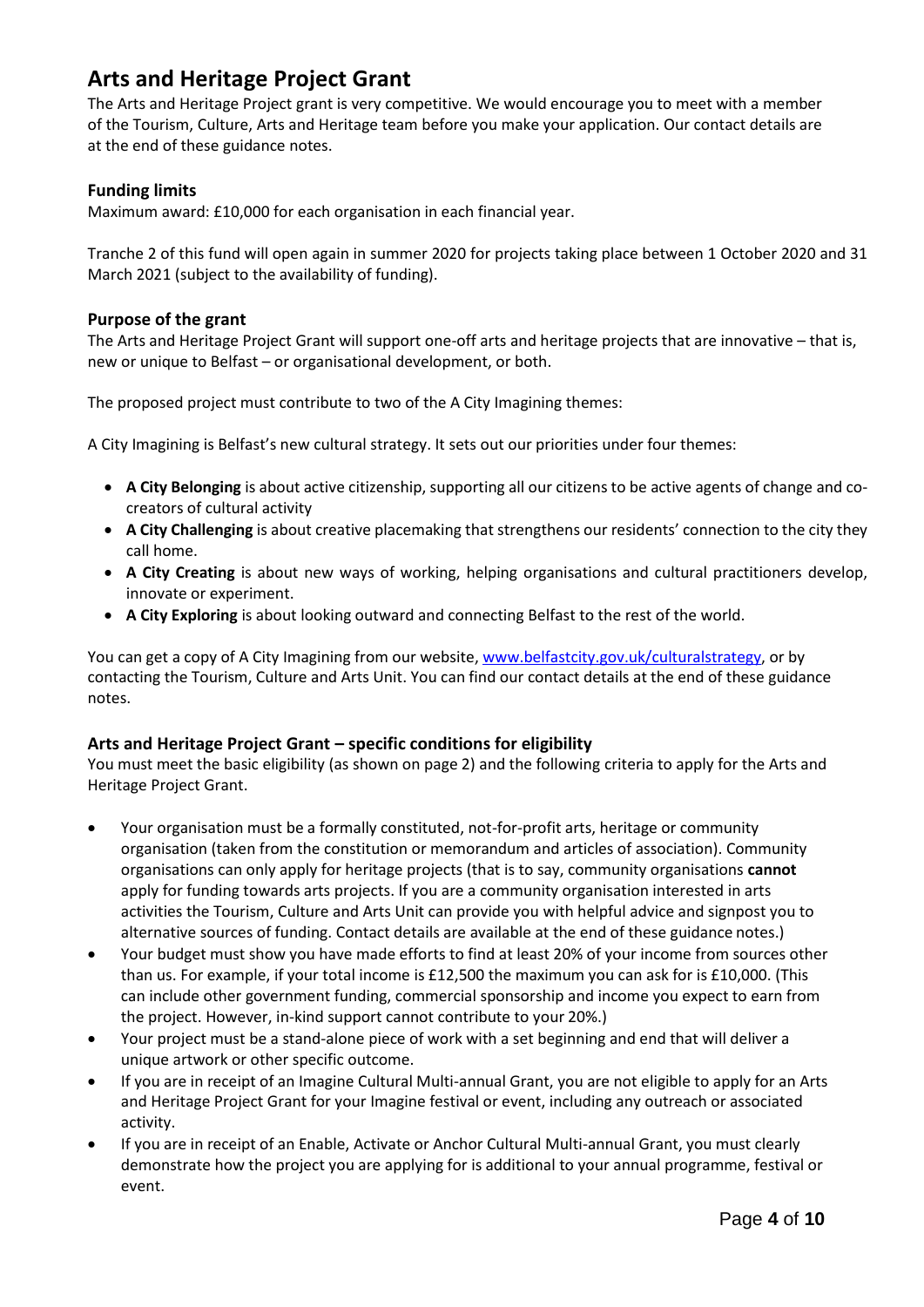- Depending on the number and quality of applications we receive, we may prioritise applications from organisations who do not receive a Culture Multi-annual Grant.
- If in the opinion of the council the work applied for is not clearly additional, the council's opinion is final.
- If you are applying for funding in tranche 2, your project must start on or after 1 October 2020 and end on or before 31 March 2021. We do recognise that you may have to carry out some work, such as meetings and research, to plan your project and complete this application form. However, we will not fund any activity that takes place or any contracts that have been entered in to before 1 October2020.

#### **Criteria for making our decision**

If your organisation has met all of the eligibility criteria, we will use the following criteria to score your application:

| <b>Criteria</b>                                                                                                                                                                                                                                                                                                                                                                                                                                                                                                                                                                                                                                                                                                                                                                                                                                                                                                                                                                                                                                                                                                                                                                                                                                                                                                                                                                          | Weighting<br>(%)                          |
|------------------------------------------------------------------------------------------------------------------------------------------------------------------------------------------------------------------------------------------------------------------------------------------------------------------------------------------------------------------------------------------------------------------------------------------------------------------------------------------------------------------------------------------------------------------------------------------------------------------------------------------------------------------------------------------------------------------------------------------------------------------------------------------------------------------------------------------------------------------------------------------------------------------------------------------------------------------------------------------------------------------------------------------------------------------------------------------------------------------------------------------------------------------------------------------------------------------------------------------------------------------------------------------------------------------------------------------------------------------------------------------|-------------------------------------------|
| 1. Need and demand for the project                                                                                                                                                                                                                                                                                                                                                                                                                                                                                                                                                                                                                                                                                                                                                                                                                                                                                                                                                                                                                                                                                                                                                                                                                                                                                                                                                       | 10                                        |
| 2. Contribution to two A City Imagining themes<br>a. A City Belonging is about active citizenship, supporting all our citizens to be active<br>agents of change and co-creators of cultural activity. You should describe the impact<br>your project will have on your attendees, participants, volunteers or other<br>beneficiaries. We are particularly interested in activity that benefits people or groups<br>most at risk of missing out.<br>b. A City Challenging is about using arts and heritage to strengthen residents'<br>connections to the place they call home, whether that is their neighbourhood,<br>community or the whole city. It can be physical $-$ using space in innovative ways $-$ or<br>conceptual – telling new stories or challenging existing narratives.<br>c. A City Creating is about new ways of working, helping organisations and cultural<br>practitioners develop, innovate or experiment. We are particularly interested in work<br>that has an impact outside your organisation and your immediate beneficiaries.<br>A City Exploring is about looking outward and connecting Belfast to the rest of the world.<br>d.<br>This could be by connecting with other organisations and cultural practitioners around<br>the world, showcasing your unique cultural activity, attracting visitors to the city or<br>marketing to key tourism markets. | 25 per<br>theme (50<br>marks in<br>total) |
| 3. Quality of your project and its delivery<br>You should show how:<br>your project is innovative and high quality;<br>you are using effective marketing and communications, if relevant;<br>٠<br>you will effectively monitor and evaluate the success of your project;<br>you are using appropriate skills and resources to deliver the project;<br>your budget is detailed and all costs are reasonable and necessary; and<br>you are using funding from sources other than Belfast City Council.                                                                                                                                                                                                                                                                                                                                                                                                                                                                                                                                                                                                                                                                                                                                                                                                                                                                                     | 40                                        |

### **Completing your budget for small grants**

You must show that all costs are **reasonable** and **necessary** to complete the project, and you should give us enough detail to assess this. For example, you should give us the unit costs and quantities needed, 10 artists x £50 = total cost £500.

We will not consider your application as eligible if you do not provide a detailed project budget.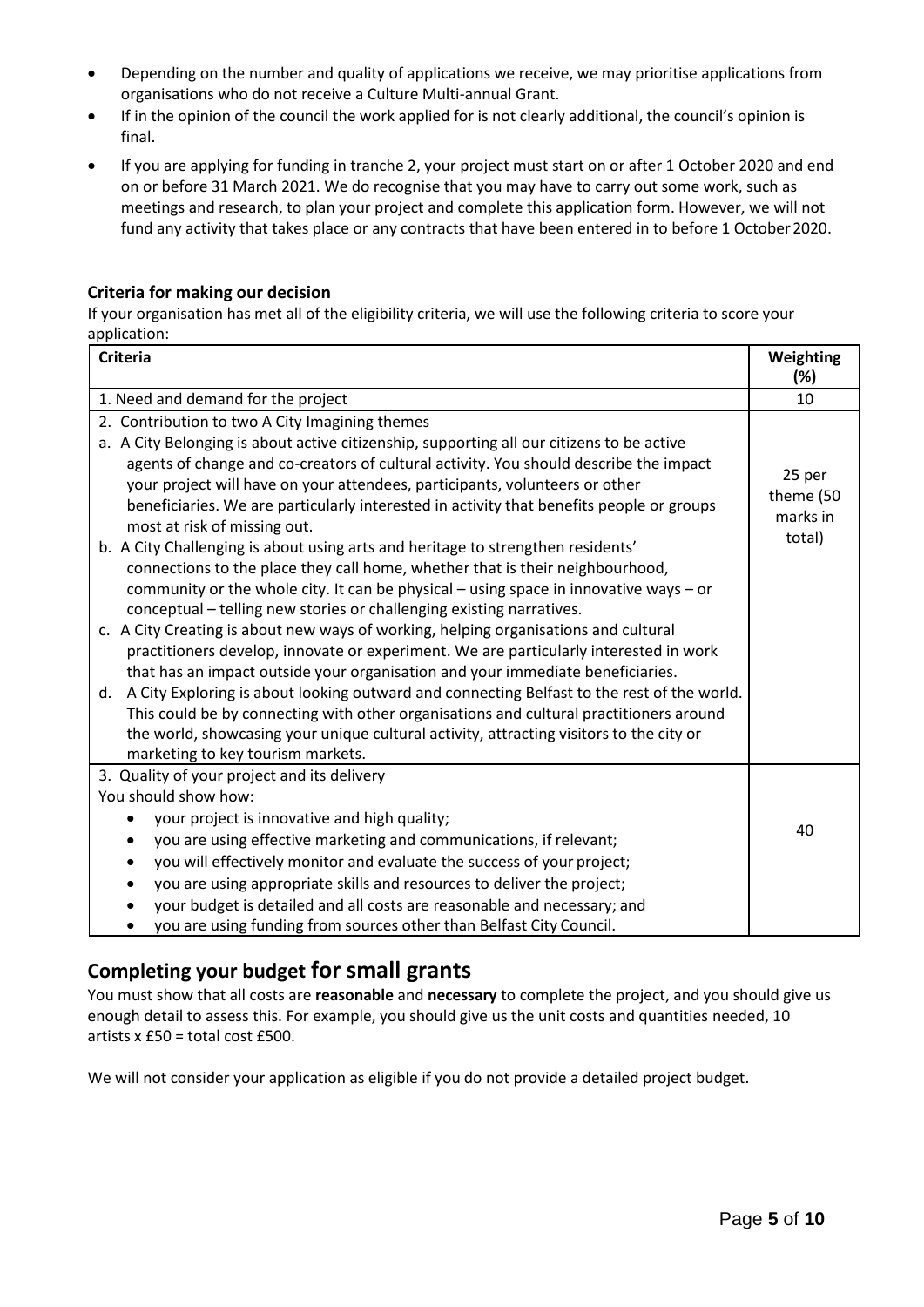### **Ineligible costs for all grants**

- $\circ$  Overheads allocated or apportioned at rates in excess of those used for any similar work you carry out.
- o Building/capital costs
- o Costs which are not clearly linked to the project.
- o Costs that are associated with filling in the small grants application form.
- $\circ$  Costs that are poor value for money, or that are bought from outside of Belfast City Council procurement guidelines.
- o Costs that are already covered by other funding or income sources.
- o Costs related to private or unfunded pensions.
- o Amounts for gifts and donations, including vouchers
- o Reclaimable VAT.
- o Money for buying flags and bunting.
- o Alcohol
- o Prizes and trophies (except for Policing and Community Safety Small Grants, Community Development grants and Support for Sport grants)
- $\circ$  Equipment costs unless they have an ongoing use throughout the project and are essential and necessary to complete the project.

#### **Restricted costs:**

- Costs must be proportionate to the overall cost of your project and essential for delivering it. If we do not think that the amount you have asked for is good value for money, we may also offer you less than the amount you applied for. To make sure you provide value for money, we can cap any project costs we are funding. If you are successful, these costs will be shown in the letter of offer, for example, facilitators, residentials, catering, and so on.
- Where eligible we will only give funding for catering, hospitality or refreshments if these are clearly detailed in your application form, your budget and are essential to the project. If you need to provide catering, hospitality or refreshments, you must explain why it is essential.
- You must clearly list any costs for facilitators, mediators, consultants or project evaluators clearly in the budget. You must also describe the work they intend to carry out and how it is reasonable and necessary to your project.
- Any item or service bought for £3,000 or over must have at least three written quotes forit.
- Any item or service bought for £8,000 or over must have at least four written quotes for it. Please contact the Central Grants Unit if you intend to purchase any items or services over £8,000 with Belfast City Council money.
- Staff time claimed for the project:
	- Any staff time charged to the project will only be paid at the normal hourly rate of the post and only where the post is not funded from another source.
	- If you have an appropriate paid member of staff in post (funded from another source) who could deliver all or part of the project we will not provide funding for that part of the project. If you cannot use your member of staff, we will pay external/sessional rates, but you must explain why your own member of staff cannot work on the project, and provide appropriate information. For example, this might be that another project already has a claim on the member of staff, with evidence of the dates and times of the two projects clash or confirmation that your member of staff doesn't have the skills needed and so on.
- If your organisation owns its own minibus, we will not pay commercial hire rates for its use in the project. We will pay a maximum mileage rate based on local government rate which includes insurance, maintenance and fuel use. If you cannot use your own minibus, we will pay hire rates, but you must explain why you cannot use your bus and provide appropriate information, for example, that another project already has a claim on the bus, with evidence that the dates and times when the two projects clash.
- Internal costs costs for use of own facilities or internal charges within a organisation (notional costs) will only be eligible if they are normally used for commercial activity. If you are also in receipt of a grant that contributes to the running of your building and you have now also been awarded funding towards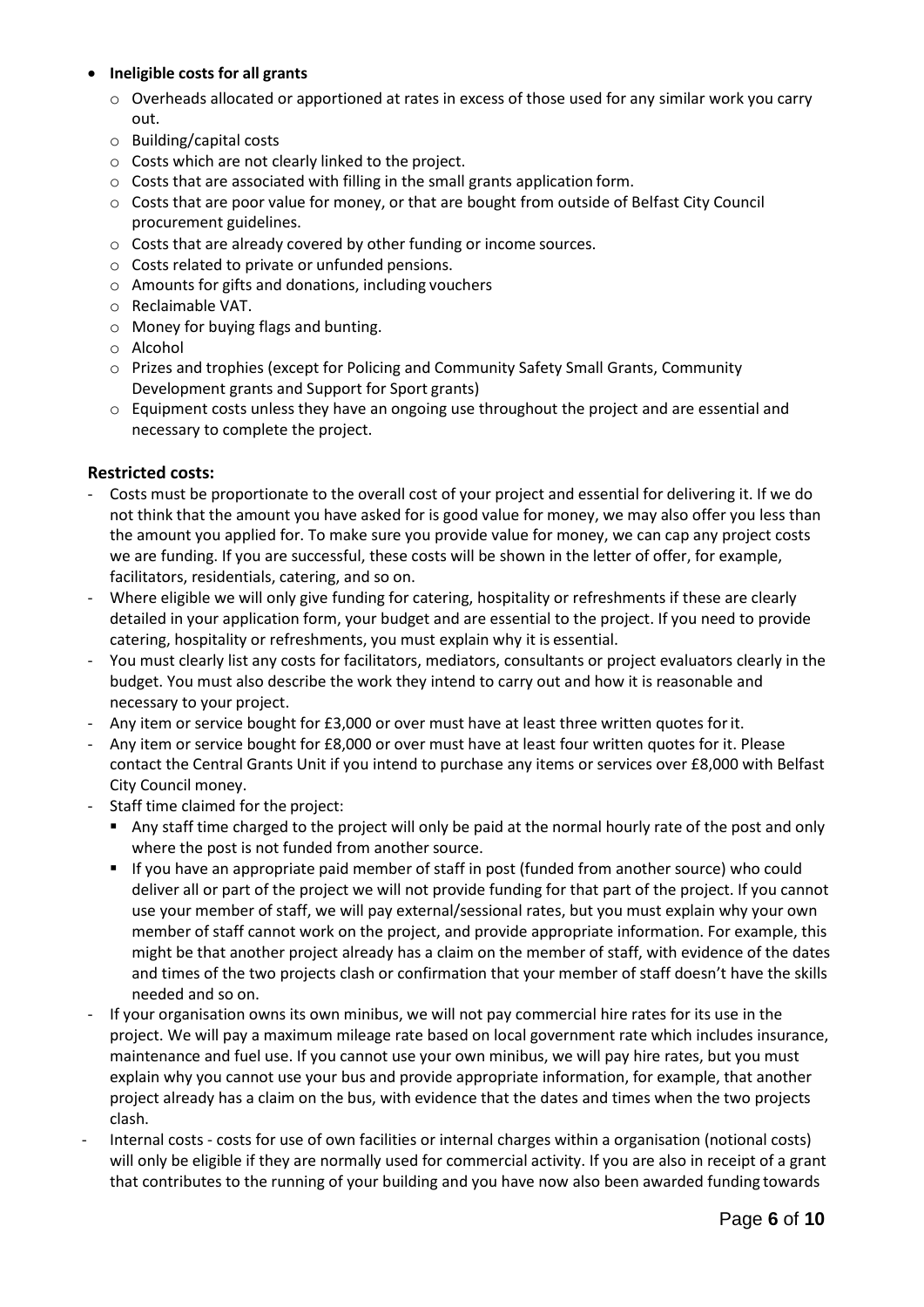these costs through the small grants you must notify your BCC Project Officer. You will also be asked to provide confirmation of this when you complete project monitoring.

- Overheads must be clearly calculated and apportioned. If you are also in receipt of a grant that contributes to the running of your building and you are have now also been awarded funding towards these costs through the small grants you must notify your BCC Project Officer.
- Conflict of Interest in the application your organisation confirmed that it had no conflict of interest with the suppliers used for the project. Should any potential for a conflict of interest arise such as where a member of your organisation or members of their family receive personal benefit/payment from the grant, you must notify your BCC Project Officer. You will also be asked to provide confirmation of this when you complete project monitoring

### <span id="page-6-0"></span>**Submitting your application**

You must tick the boxes to confirm that your organisation:

- meets the basic eligibility criteria;
- meets the specific eligibility criteria for the grant or grants you are applying for;
- has enclosed the documents we have asked for;
- has or will arrange enough appropriate insurance for the activities. Where you are holding an event on Belfast City Council property - a risk assessment, proof of public liability insurance upto £5 million and an event management plan **must** be given by your organisation to the Open Spaces and Active Living Officer (for a Parks event Grant) or the relevant Belfast City Council property manager (for all other grants) at least 4 weeks before your event. Failure to do so will result in the withdrawal of the grant offer. Templates of a risk assessment and an event management plan are available at [www.belfastcity.gov.uk/usingparks;](http://www.belfastcity.gov.uk/usingparks) and
- has or will get any licences or permission you need from any authority to carry out your activities.
- Access NI checks completed on all staff, coaches and volunteers where appropriate.

#### **Policy requirements**

To be eligible for funding, you must have the following policies in place.

- Child protection: If your project involves, or may involve, children or young people under the age of 18, your organisation must have a child-protection policy in place before we will release funding. This includes events targeted at adults. For example, those attending may choose to bring along their children or young people, or the event may attract young people although it is targeted at adults. For advice on developing a policy, we recommend you contact Volunteer Now at: [www.volunteernow.co.uk.](http://www.volunteernow.co.uk/)
- Equal opportunities Only if you employ staff.
- Specific grants may have further policy requirements. Please read the full notes for the grants you plan to apply for.
- While we do not yet need you to have adopted a vulnerable adults policy, we would recommend you begin to consider adopting one as this may be a future requirement. For advice on this, we recommend you contact Volunteer Now at: [www.volunteernow.co.uk.](http://www.volunteernow.co.uk/)

We do not require you to submit copies of your policies with your application. However we may ask to see these if your application for funding is successful.

If you are awarded a grant, Belfast City Council does not provide insurance for any activity you undertake. We strongly advise you to consult an insurance broker or advisor about the possible insurance requirements for your proposed activities.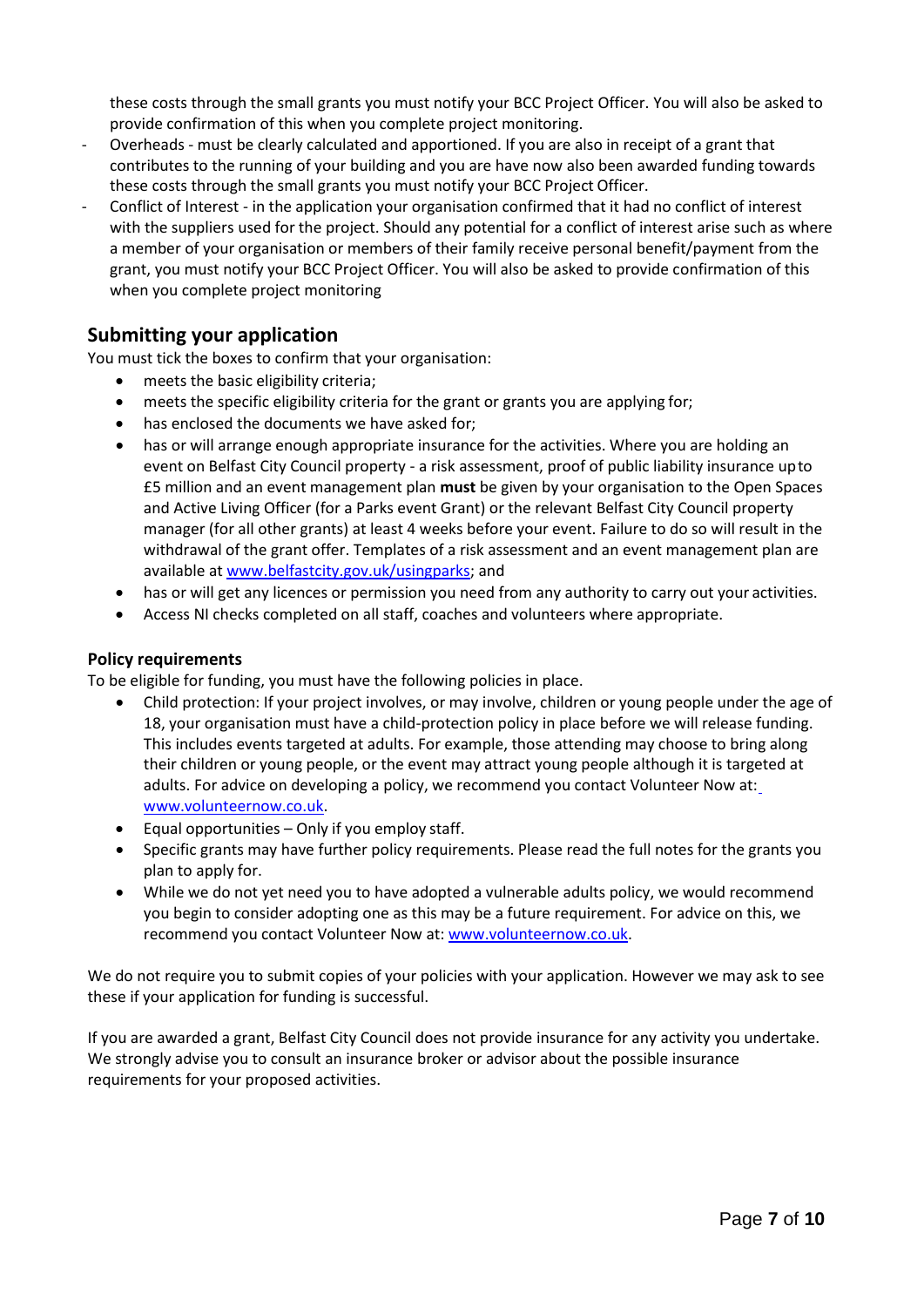### **Equal opportunities monitoring**

We must promote equal opportunities. We must also promote good relations between people of different religious belief, political opinion or racial group. We will treat as anonymous all of the information you provide in this questionnaire in the assessment of your application.

## <span id="page-7-0"></span>**5. What happens next?**

### **Letter of offer**

If your organisation is successful, we will send you a letter of offer outlining:

- $\bullet$  the general conditions of the grant;
- any special conditions (these will be within section 2.1 d) of your terms and conditions within your letter of offer);
- the stages we will pay the grant in; and
- your project and its targets.

If the grant we offer your organisation does not correspond with the amount you have asked for, you will need to resubmit a project budget reflecting the amount we have awarded.

Before we can release any grant payments, you must:

- sign the letter of offer to say you accept it. At the latest, this must happen within six weeks of the date of the letter of offer or we will withdraw the offer of the grant.
- come to a mandatory training session as part of the terms and conditions of funding. The session will give you guidance on the funding and monitoring requirements. For this round of funding training sessions will be held in April 2020.

We will not fund any project costs you pay or agree to pay before you have signed and returned the letter of offer.

You must get our approval before you make any changes to the project or the budget.

If you receive a grant offer and no longer want to take it up, please tell us in writing as soon as possible.

The Council's decision on whether to award funding is final, however if your application is unsuccessful you can contact an officer from the relevant council unit for feedback and advice on future funding applications.

### **Paying the funds**

We will pay 80% of your grant when we receive your signed letter of offer and you have attended the training session. We will pay the other 20% once we have received a satisfactorily completed monitoring booklet within six weeks of completing your project.

### **Monitoring and reporting**

As you are receiving public funding, you must answer for what you do with this money. Because of this, we will expect you to complete a monitoring form based on information provided in the small grants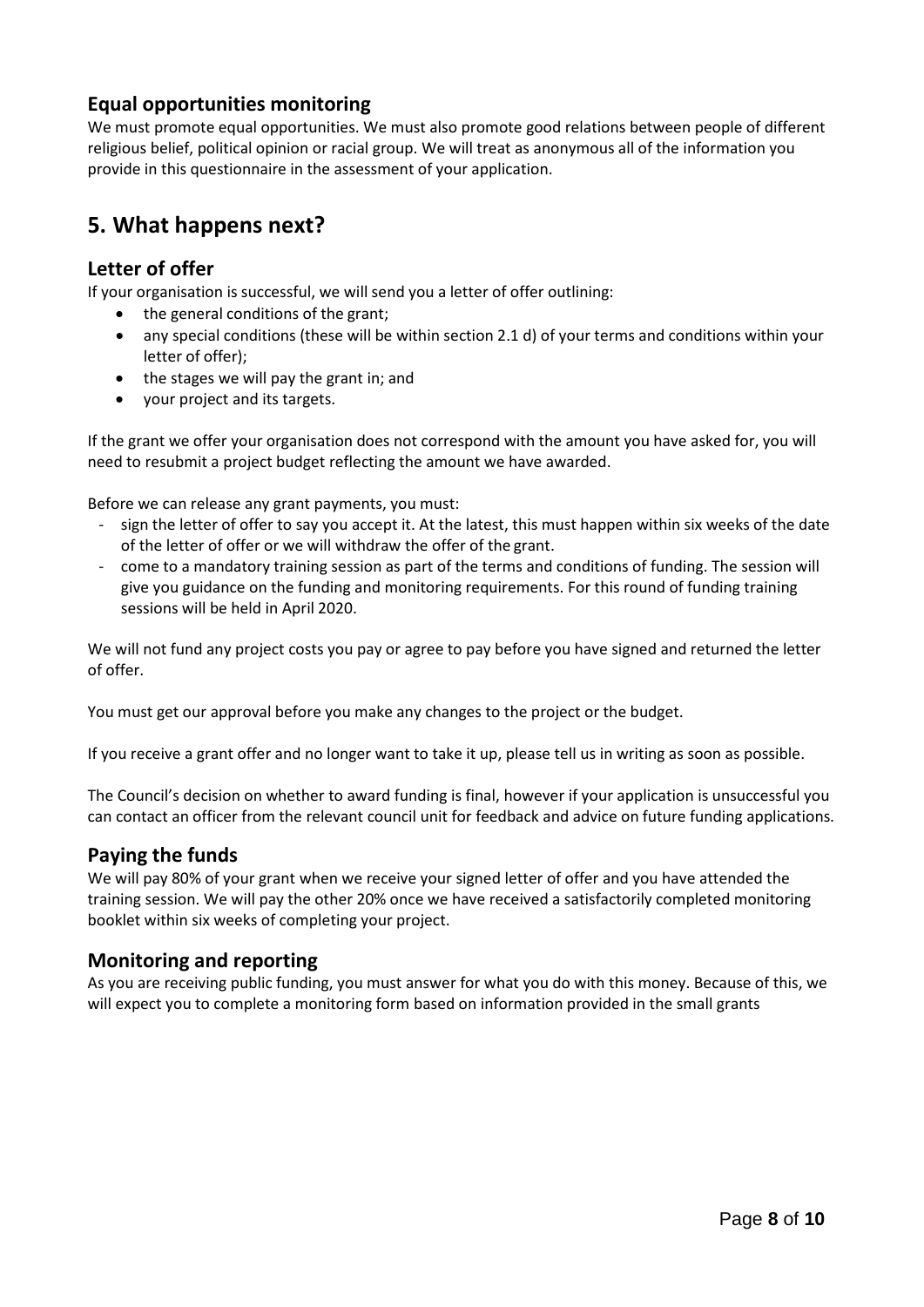application. We will also choose a number of organisations to audit to check how the grant was spent and that the terms and conditions of the funding were met.

If your project does not meet its targets and outcomes, we can review and reduce the amount of funding awarded.

### **Marketing and promotion**

You must acknowledge our support by including our logo on all printed materials associated with your programme of work.

Occasionally you may be asked to make appearances and assist us with launches and photo shoots.

If you receive funding from us, it does not mean we endorse your project. When you display the council logo on published material, you must include the following sentence: ''This publication is grant-aided by Belfast City Council. The views expressed are not necessarily shared or endorsed by the council. The council does not accept any responsibility for these views.''

We will give you more information about logos if your application is successful. For information on Belfast City Council branding and logos please refer to [www.belfastcity.gov.uk/brand.](http://www.belfastcity.gov.uk/brand)

| <b>Advice on</b>                | <b>Contact</b>        | <b>Contact Details</b> |                                                |
|---------------------------------|-----------------------|------------------------|------------------------------------------------|
| General advice about the        | <b>Central Grants</b> | Tel:                   | 90918748                                       |
| application process or on       | Unit                  | Email:                 | cgugrants@belfastcity.gov.uk                   |
| filling in the first sections   |                       | Website:               | www.belfastcity.gov.uk/funding                 |
| or budgets in the               |                       |                        |                                                |
| application.                    |                       |                        |                                                |
| <b>Community Festivals Fund</b> | Tourism,              | Tel:                   | 9050 0512                                      |
| and Arts and Heritage           | Culture, Arts         | Email:                 | culture@belfastcity.gov.uk                     |
| Project Grant                   | and Heritage          | Website:               | www.belfastcity.gov.uk/culture                 |
|                                 | Unit                  |                        |                                                |
| <b>Policing and Community</b>   | Community             | Tel:                   | 9027 0469                                      |
| Safety Small Grant              | Safety Unit           | Email:                 | pcsp@belfastcity.gov.uk                        |
|                                 |                       | Website:               |                                                |
| <b>Good Relations Grant and</b> | <b>Good Relations</b> | Tel:                   | 9027 0663                                      |
| <b>Summer Intervention Fund</b> | Unit                  | Email:                 | goodrelations@belfastcity.gov.uk               |
|                                 |                       | Website:               | www.belfastcity.gov.uk/community/goodrelations |
| <b>Parks Event Grant</b>        | Open Spaces           | Tel:                   | 90918768                                       |
|                                 | and Active            | Email:                 | parksevents@belfastcity.gov.uk                 |
|                                 | Living Unit           | Website:               | www.belfastcity.gov.uk/parks                   |
| Sports Event Grant              | <b>City Events</b>    | Tel:                   | 90 270 345                                     |
|                                 | Unit                  | Email:                 | events@belfastcity.gov.uk                      |
|                                 |                       | Website:               | www.belfastcity.gov.uk/events                  |
| Support for Sport: Large        | Sports                | Tel:                   | 9027 0515                                      |
| Development Grant, Small        | Development           | Email:                 | supportforsport@belfastcity.gov.uk             |
| Development Grant,              | Unit                  | Website:               | www.belfastcity.gov.uk/supportforsport         |
| <b>Hospitality and Sports</b>   |                       |                        |                                                |
| <b>Individual Grant</b>         |                       |                        |                                                |
| <b>Community Development -</b>  | Community             | Tel:                   | 90 320 202 Ext 3544/3542                       |
| <b>Project Grant and Summer</b> | Services              | Email:                 | oliverj@belfastcity.gov.uk or                  |
| <b>Scheme Grant</b>             |                       |                        | caldwells@belfastcity.gov.uk                   |
|                                 |                       | Website:               | www.belfastcity.gov.uk/community               |
|                                 |                       |                        |                                                |

## <span id="page-8-0"></span>**6. Useful contacts**